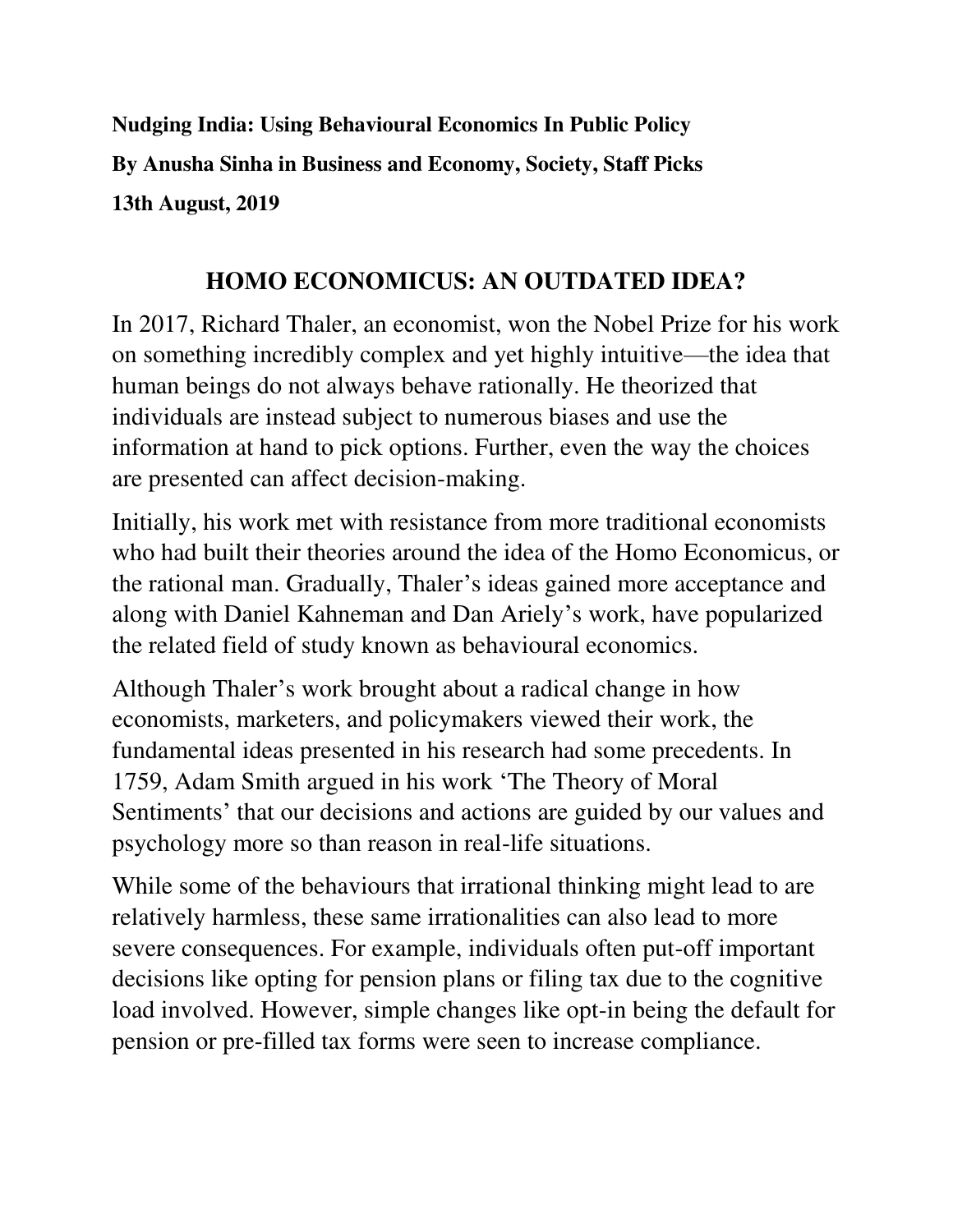As Thaler's ideas gained traction, governments set up 'nudge units' which use behavioural insights to improve public policies. Many challenges faced by public policymakers like climate change or rising costs of health infrastructure can be addressed by nudges which change the behaviour of individual actors, thus benefiting society as a whole.

## **Applying Nudge Theory in Public Policy**

One such team is The World Bank's behavioural sciences team, The Mind, Behaviour, and Development Unit (eMBeD). Its objective is to guide governments in creating and executing 'behaviourally informed policy'. Their success stories include an increase in Peruvian students' growth mindset through positive messaging and increased financial literacy in Tanzania through text messages.

eMBeD's counterpart in the UK is the Cabinet Office's Behavioural Insights Team (BIT) which conducts experiments to collect evidence on the impact of behavioural interventions. The team's past projects have included an attempt to understand the effectiveness of the Get Out the Vote campaign in 2005 and the result of recognition for charitable donations. David Halpern, the CEO of the BIT, found that in India, workers save more when they were paid in two installments, preferably in envelopes with pictures of their children on it. This tactic would probably make the worker think twice before withdrawing money for frivolous expenses and keep the needs of their children at top-of-mind.

### **Why Does India Need Nudging?**

The appeal of nudge units lies in the fact that these interventions are cost-effective and do not require additional resources, but instead draw their power from a fundamental paradigm shift in the way policymakers view human behaviour. In India, where state intervention is vital, and the resource-starved state machinery faces numerous challenges in addressing the needs of the population, nudge units could help optimize the impact of public policies if used effectively.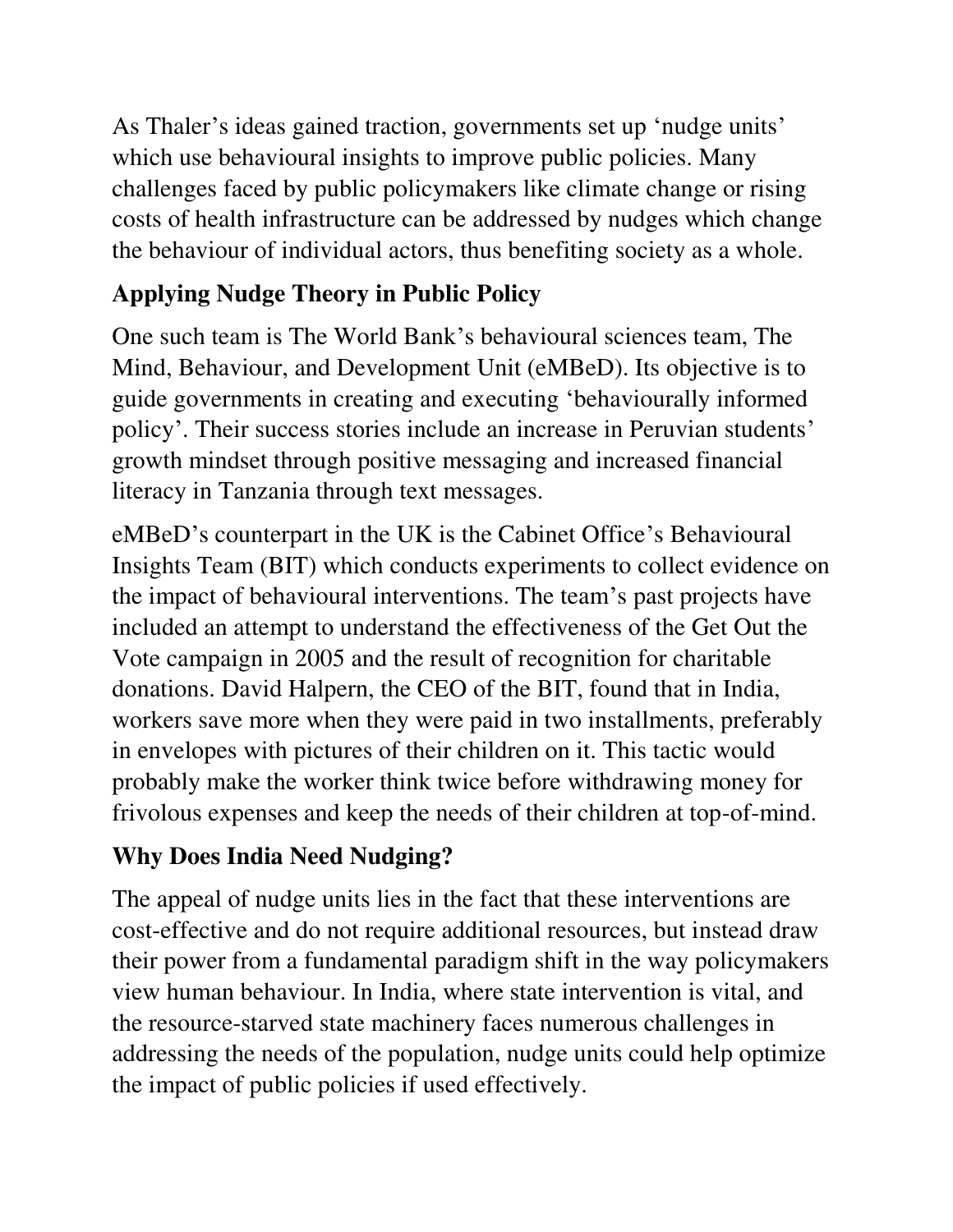The Government of India (henceforth GOI) has recognized the relevance of nudge theory in the latest Economic Survey released on 4 July 2019. Its chapter on 'Policy for Homo Sapiens…' describes how the government has used behavioural insights in the implementation of schemes like Swacch Bharat Abhiyan and Beti Bachao Beti Padhao. Also, it makes a strong case for setting up a nudge unit in the NITI Aayog. However, promises of a nudge unit in India were first made way back in 2016, perhaps in response to similar teams in the U.K., the U.S., Singapore, and Australia. Three years hence, it is high time that the government executes the idea in a sustainable and scalable manner.

### **How Should India Implement Nudge Theory?**

As nudge units are highly experimental, starting small would be advisable. Zeina Afif, a social scientist, writing for the World Bank Group, advises nudge units staffed with two to four members to demonstrate the impact of interventions on select policies in a short trial period. A pilot would help understand how to scale up operations and bring diverse stakeholders on board.

In the economic survey, the Chief Economic Officer stressed the importance of understanding the social and cultural norms governing India. In a diverse country like India, an agile and adaptable network of nudge units across ministries and levels of government would be better placed to suggest nudges than a centralized body. GOI could take a cue from the Netherlands in this regard, where each ministry has its behavioural team, and the Ministry of Economic Affairs merely provides oversight.

# **What Can Go Wrong?**

An underlying assumption in nudge theory is that the citizen does not understand what is best for them and hence the government must exercise its power in prodding them towards goals that are beneficial for them and the larger society. However, this means that the government